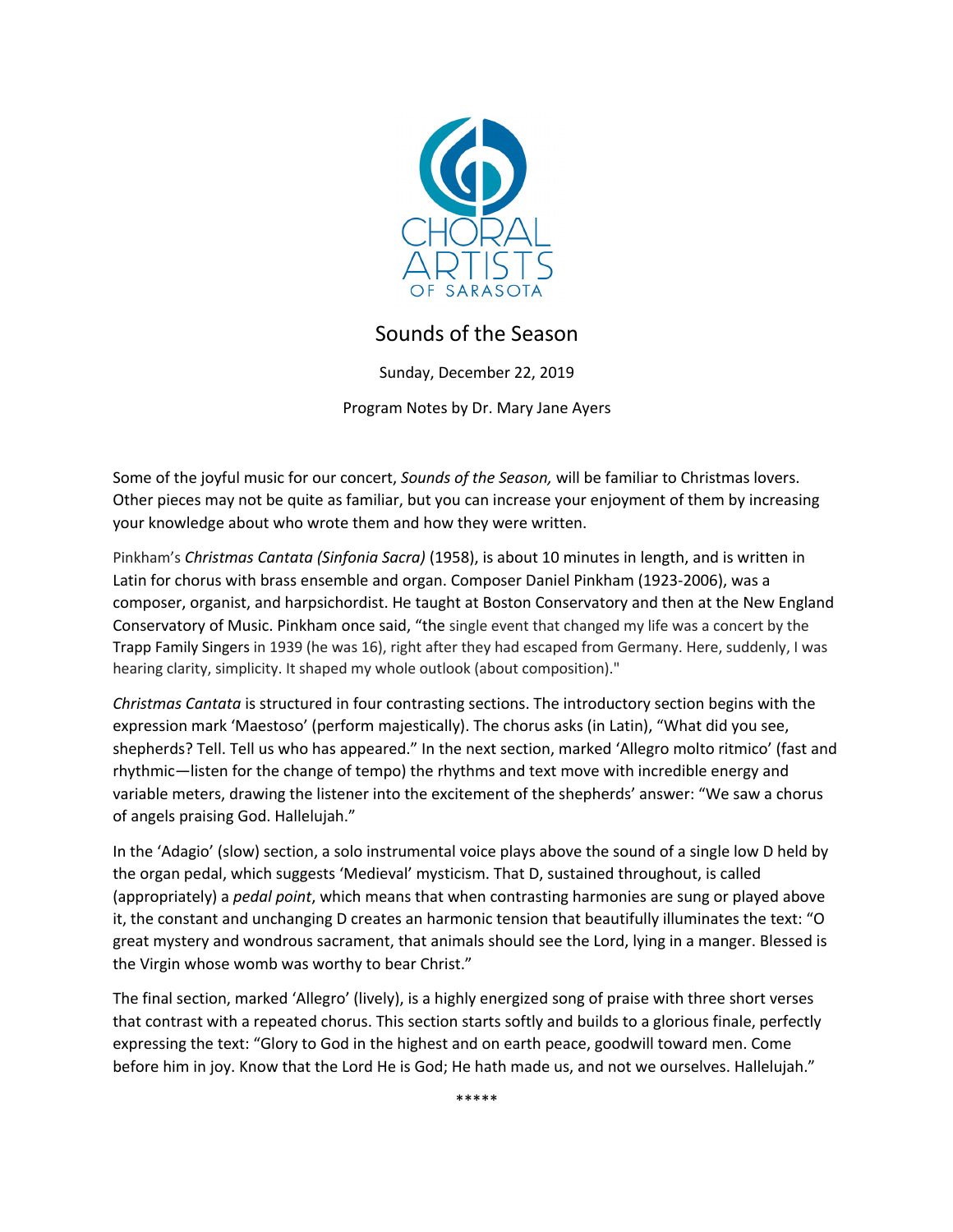*Eja! Eja!* includes a lovely soprano solo which will be sung by Sarasota soprano Adelaide Boedecker. Ms. Boedecker made her professional debut at age 17 with the Sarasota Opera, playing the character Barbarina, the daughter of the gardener in Mozart's *The Marriage of Figaro*. She received her collegiate training at the University of Florida and Eastman School of Music. Ms. Boedecker is now a rising professional opera singer who performs nationwide.

A dual citizen of the United States and Canada, composer James Grant lives and works in Oxtongue Lake, Ontario, in the summer months and on Siesta Key in the winter, along with his wife, fine-art photographer Elizabeth Siegfried. For nearly four decades he has been commissioned by individuals, choruses, chamber ensembles, and orchestras who have performed his music throughout the world. On Sunday, April 19, 2020, his new work *Listen to the Earth*, commissioned by the Choral Artists of Sarasota, will have its world premiere in Sarasota in celebration of the 50<sup>th</sup> anniversary of Earth Day.

While we await that highly anticipated celebration, we have the pleasure of hearing Mr. Grant's exciting and unusual Christmas work *Eja! Eja!* (Oh joy! Oh joy!), written for timpani, soprano solo, large chorus, and orchestra. The original work was commissioned in 2004 by the Choral Arts Society of Washington, and dedicated to them and their conductor, the late Norman Scribner. The work was rearranged this year by the composer for the Choral Artists of Sarasota, using brass quintet, percussion, harp, and organ. It is newly dedicated to The Choral Artists and to Joseph Holt, Artistic Director.

For his texts, Composer Grant chose two brief Latin antiphons (responses sung before or after a Psalm or Canticle), *Mirabile mysterium* and *Hodie Christus natus est,* poetry from 18th Century hymnist and student of mysticism John Byrom, and additional poetry from 19<sup>th</sup> Century poet Alfred, Lord Tennyson.

Musically, this work is harmonically complex, with challenging rhythms and meter changes. For example, the soprano solo has eleven changes of meter in eleven measures, from 3/4, to 5/4, to 3/4, to 5/4, to 3/4, to 3/8, to 4/4, to 3/4, to 7/8, to 4/4, to 3/4! But why, you ask? Rather than requiring the words to fit into a predetermined and uniform beat or pulse, the composer is responding to the natural rhythm of the words, the way an actor might adjust the rhythm of the words of a monolog to give it clarity and make it sound more like natural speech.

For this work, the chorus is divided into six vocal parts, three designated "Hi" and three "Lo." In the beginning the soloist sings what is almost a prayer, "Rise, happy morn, rise, holy morn, Draw forth the cheerful day from night…" When the chorus takes over, it is for the musically challenging but sweet poem in English that starts, "Christians awake! Salute the happy Morn Whereon the Savior of the world was born..." Next there are rhythmic and harmonic fireworks for the Latin text, "A wonderful mystery is revealed today; God has become man. Oh joy! Joy!" The English poetry resumes for "Then to the watchful Shepherds it was told…" set purely and relatively simply. When the Latin text reappears, composer James Grant ignites musical fireworks to the end!

\*\*\*\*\*

You will note that several compositions on this concert were arranged by Julian Wachner (b. 1969), who is an American composer, conductor, and keyboardist. Since 2011, he has served as the Director of Music and the Arts at Trinity Wall Street in New York City, conducting the Choir of Trinity Wall Street,